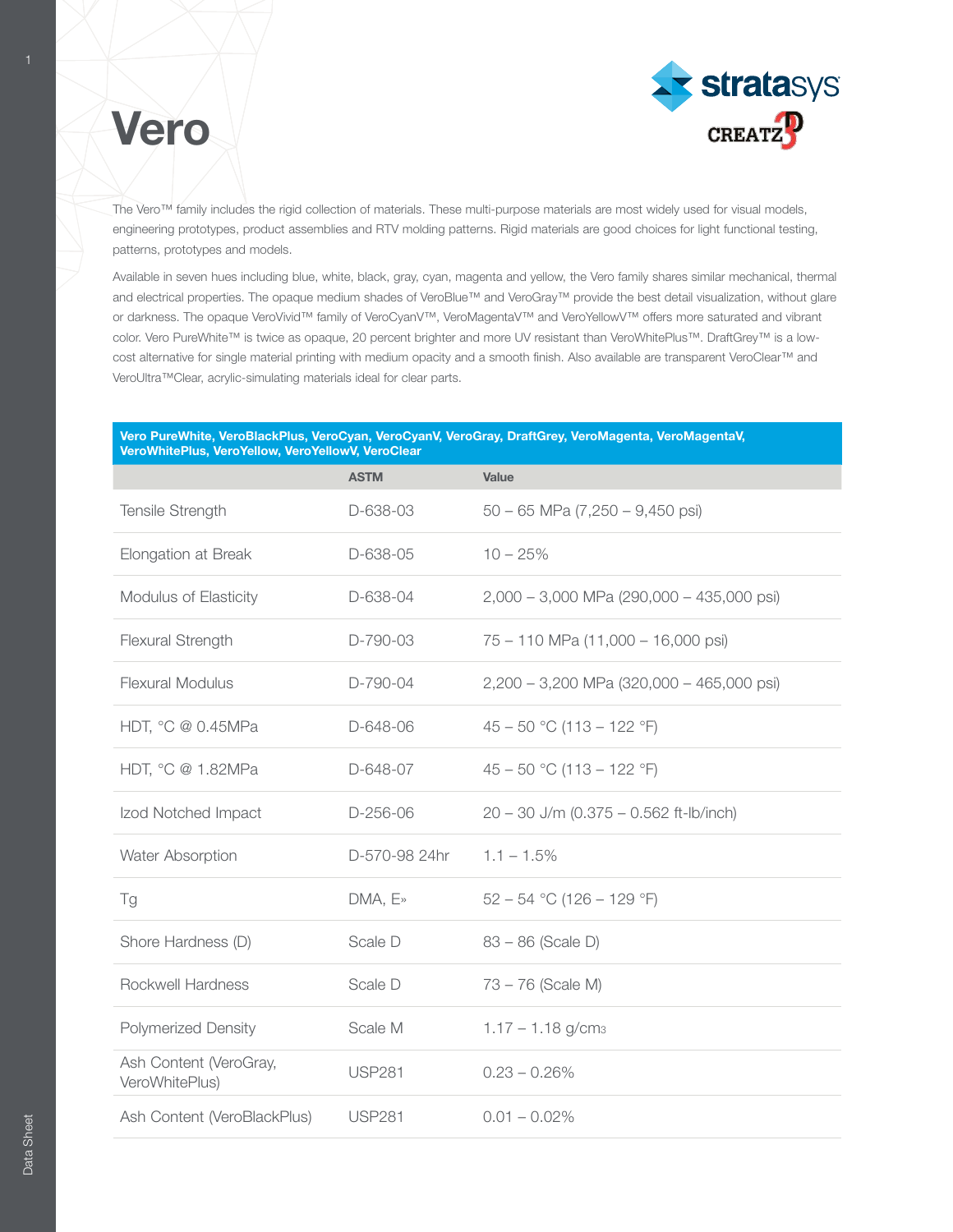



### **VeroUltraClear**

|                       | <b>ASTM</b>   | Value                                     |
|-----------------------|---------------|-------------------------------------------|
| Tensile Strength      | D-638-03      | 39 - 43MPa (5,650 - 6,240 psi)            |
| Elongation at Break   | D-638-05      | $20 - 35\%$                               |
| Modulus of Elasticity | D-638-04      | 1400 - 2100 MPa (203,000 - 304,600 psi)   |
| Flexural Strength     | $D-790-03$    | 58 - 72MPa (8,400 - 10,400 psi)           |
| Flexural Modulus      | D-790-04      | 1900 - 2300MPa (275,000 - 333,000 psi)    |
| HDT, °C @ 0.45MPa     | D-648-06      | $48 - 52$ °C (118 – 126 °F)               |
| HDT, °C @ 1.82MPa     | D-648-07      | 42-44 °C (108-111 °F)                     |
| Izod Notched Impact   | $D-256-06$    | $20 - 30$ J/m $(0.375 - 0.562$ ft-lb/in.) |
| Water Absorption      | D-570-98 24hr | $1.2 - 1.4%$                              |
| Tg                    | DMA, E»       | $52 - 54$ (126 - 129 °F)                  |
| Shore Hardness (D)    | Scale D       | 80-85                                     |
| Polymerized Density   | ASTM D792     | 1.18-1.19                                 |

| <b>VeroBlue</b>            |               |                                             |
|----------------------------|---------------|---------------------------------------------|
|                            | <b>ASTM</b>   | Value                                       |
| Tensile Strength           | D-638-03      | $50 - 60$ MPa $(7,250 - 8,700$ psi)         |
| Elongation at Break        | D-638-05      | $15 - 25%$                                  |
| Modulus of Elasticity      | D-638-04      | 2,000 - 3,000 MPa (290,000 - 435,000 psi)   |
| Flexural Strength          | D-790-03      | $60 - 70$ MPa $(8,700 - 10,200$ psi)        |
| <b>Flexural Modulus</b>    | D-790-04      | $1,900 - 2,500$ MPa (265,000 - 365,000 psi) |
| HDT, °C @ 0.45MPa          | D-648-06      | $45 - 50$ °C (113 - 122 °F)                 |
| HDT, °C @ 1.82MPa          | D-648-07      | $45 - 50$ °C (113 - 122 °F)                 |
| Izod Notched Impact        | $D-256-06$    | $20 - 30$ J/m (0.375 - 0.562 ft-lb/inch)    |
| Water Absorption           | D-570-98 24hr | $1.5 - 2.2\%$                               |
| Tg                         | DMA, E»       | 48 – 50 °C (118 – 122 °F)                   |
| Shore Hardness (D)         | Scale D       | $83 - 86$ (Scale D)                         |
| Rockwell Hardness          | Scale D       | 73 - 76 (Scale M)                           |
| <b>Polymerized Density</b> | Scale M       | $1.18 - 1.19$ g/cm <sup>3</sup>             |
| Ash Content                | <b>USP281</b> | $0.21 - 0.22\%$                             |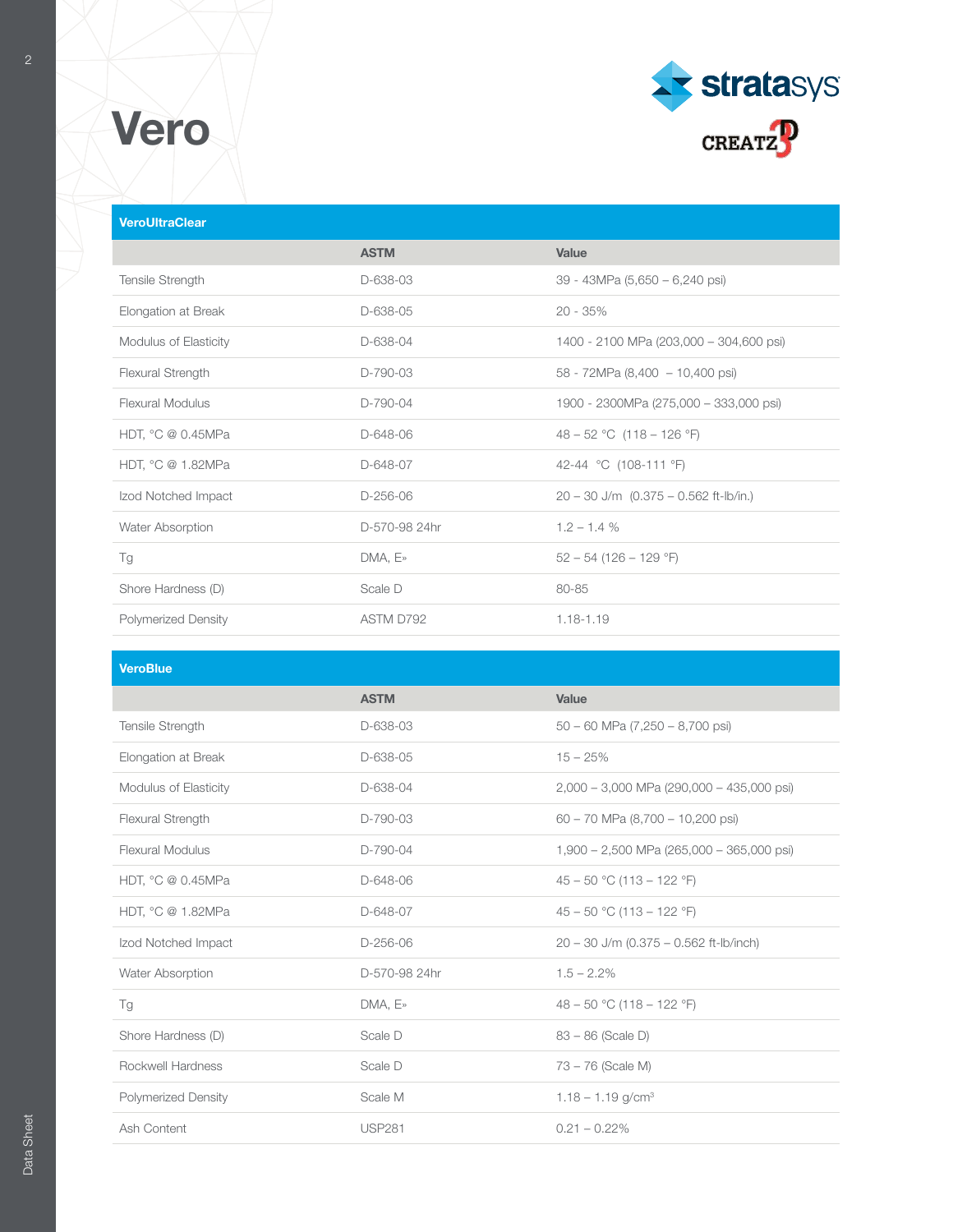





| <b>System Availability</b>                     |                            |                                                  |                                                                                                                                                  |
|------------------------------------------------|----------------------------|--------------------------------------------------|--------------------------------------------------------------------------------------------------------------------------------------------------|
| <b>Printer</b>                                 | <b>Min Layer Thickness</b> | <b>Support Structure</b>                         | <b>Available Colors</b>                                                                                                                          |
| Objet30 Pro™                                   | 28 microns (0.0011 in.)    | SUP705 (WaterJet removable)                      | VeroBlackPlus™, VeroBlue, VeroGray,<br>VeroWhitePlus                                                                                             |
| Objet30 Prime™                                 | 28 microns (0.0011 in.)    | SUP705 (WaterJet removable),<br>SUP706 (soluble) | VeroBlackPlus, VeroBlue, VeroGray,<br>VeroWhitePlus                                                                                              |
| Eden260VS™                                     | 16 microns (0.0006 in.)    | SUP705 (WaterJet removable),<br>SUP706 (soluble) | VeroBlackPlus, VeroBlue, VeroGray,<br><b>VeroWhitePlus</b>                                                                                       |
| Objet260 Connex1™                              | 16 microns (0.0006 in.)    | SUP705 (WaterJet removable),<br>SUP706 (soluble) | VeroBlackPlus, VeroBlue, VeroGray,<br><b>VeroWhitePlus</b>                                                                                       |
| Objet260 Connex3™                              | 16 microns (0.0006 in.)    | SUP705 (WaterJet removable),<br>SUP706 (soluble) | VeroBlackPlus, VeroBlue, VeroCyan,<br>VeroGray, VeroMagenta™,<br>VeroMagentaV, VeroPureWhite,<br>VeroWhitePlus, VeroYellow™,<br>VeroYellowV      |
| Objet500 Connex1™                              | 16 microns (0.0006 in.)    | SUP705 (WaterJet removable),<br>SUP706 (soluble) | VeroBlackPlus, VeroBlue, VeroGray,<br>VeroPureWhite, VeroWhitePlus                                                                               |
| Objet350/500 Connex3™ 16 microns (0.0006 in.)  |                            | SUP705 (WaterJet removable),<br>SUP706 (soluble) | VeroBlackPlus, VeroBlue,<br>VeroCyan, VeroGray, VeroMagenta,<br>VeroMagentaV, VeroPureWhite,<br>VeroWhitePlus, VeroYellow,<br>VeroYellowV        |
| Objet1000 Plus™                                | 16 microns (0.0006 in.)    | SUP705 (WaterJet removable)                      | VeroBlackPlus, VeroBlue, VeryGray,<br>VeroPureWhite, VeroClear                                                                                   |
| J4100TM                                        | 27 microns (0.001 in.)     | SUP705 (WaterJet removable)                      | VeroBlackPlus, VeroBlue, VeroGray,<br>VeroPureWhite, VeroClear,<br>VeroUltraClear                                                                |
| Stratasys J735™/J750™ 14 microns (0.00055 in.) |                            | SUP705 (WaterJet removable),<br>SUP706 (soluble) | VeroBlackPlus, VeroBlue,<br>VeroCyan, VeroGray, VeroMagenta,<br>VeroPureWhite, VeroYellow,<br>VeroMagentaV, VeroYellowV,<br>VeroCyanV, VeroClear |